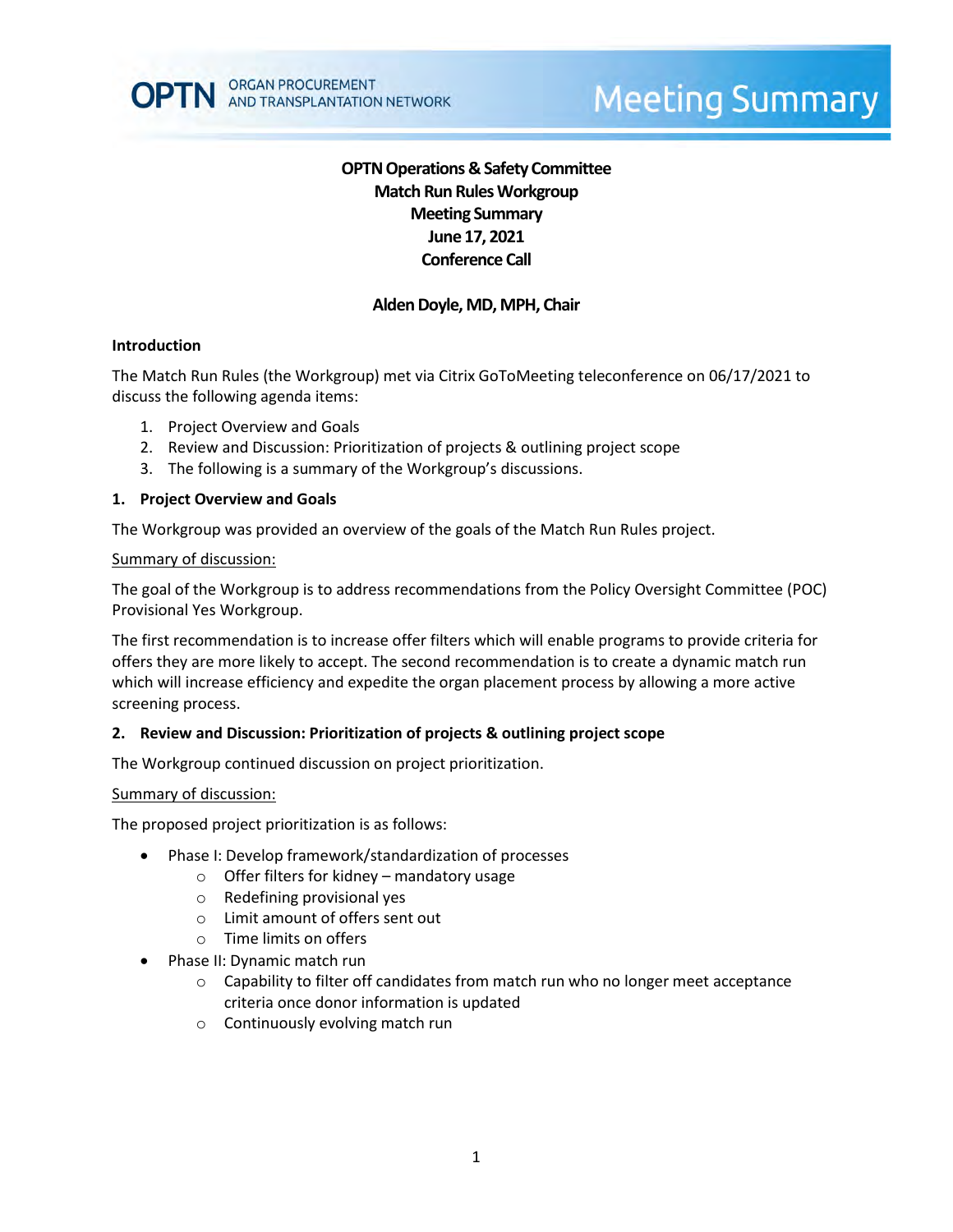The Workgroup reviewed the project approach and timelines of the phase I projects as detailed below. The projects would be worked on simultaneously.

- $\bullet$  Step 1
	- o Redefining provisional yes
	- o Limit amount of offers sent out
	- o Time limits on offers
- Project Approach:
	- o Review and propose modifications to current policy (OPTN Policy 5.6: *Receiving and Accepting Organ Offers*)
- Target Public Comment Cycle: January 2022
- $\bullet$  Step 2
	- $\circ$  Offer filters for kidney mandatory usage
- Project Approach:
	- o August/September 2021 Begin discussions of offer filters (separate Workgroup)
	- o Review monitoring report of nationwide rollout of kidney offer filters
	- o Develop policy on mandatory usage of offer filters (kidney)
		- Will determine sequence by organ (ex. similar approach as Continuous Distribution)

The Workgroup agreed upon the detailed approach.

The Chair asked Information Technology (IT) staff to provide insights on their available resources and timeline. IT staff responded that developing a timeline in conjunction with estimating their available resources is dependent on the types of changes that the Workgroup decides.

The Chair suggested the Workgroup consider developing offer filter education components because there will be differences among organ-specific programs on how they utilize offer filters. IT staff stated that part of the national roll out for kidney offer filters will include education components.

The Chair stated the Workgroup will need to determine the principles used to decide the sequencing of mandatory usage of offer filters among organs. The Chair added that, during these discussions, the Workgroup should review whether mandatory offer filters will be useful before or after continuous distribution work for each organ, as well as other organ-specific projects. IT staff added that the Workgroup will need to consider the level of evidence needed in order to make an offer filter mandatory, and how to allow programs to change their behavior.

IT staff suggested that the Workgroup review the baseline functionality of provisional yes and organ offer limits to understand the foundation and how decided changes will impact the system.

## Next steps:

The proposed projects will be presented to the Policy Oversight Committee on July 26, 2021. The Workgroup will review OPTN Policy 5.6: Receiving and Accepting Organ Offers. The Workgroup will discuss the sequencing of mandatory offer filters among organs as well as decide what additional committee representation is needed.

## **Upcoming Meeting**

July 29, 2021 (teleconference)